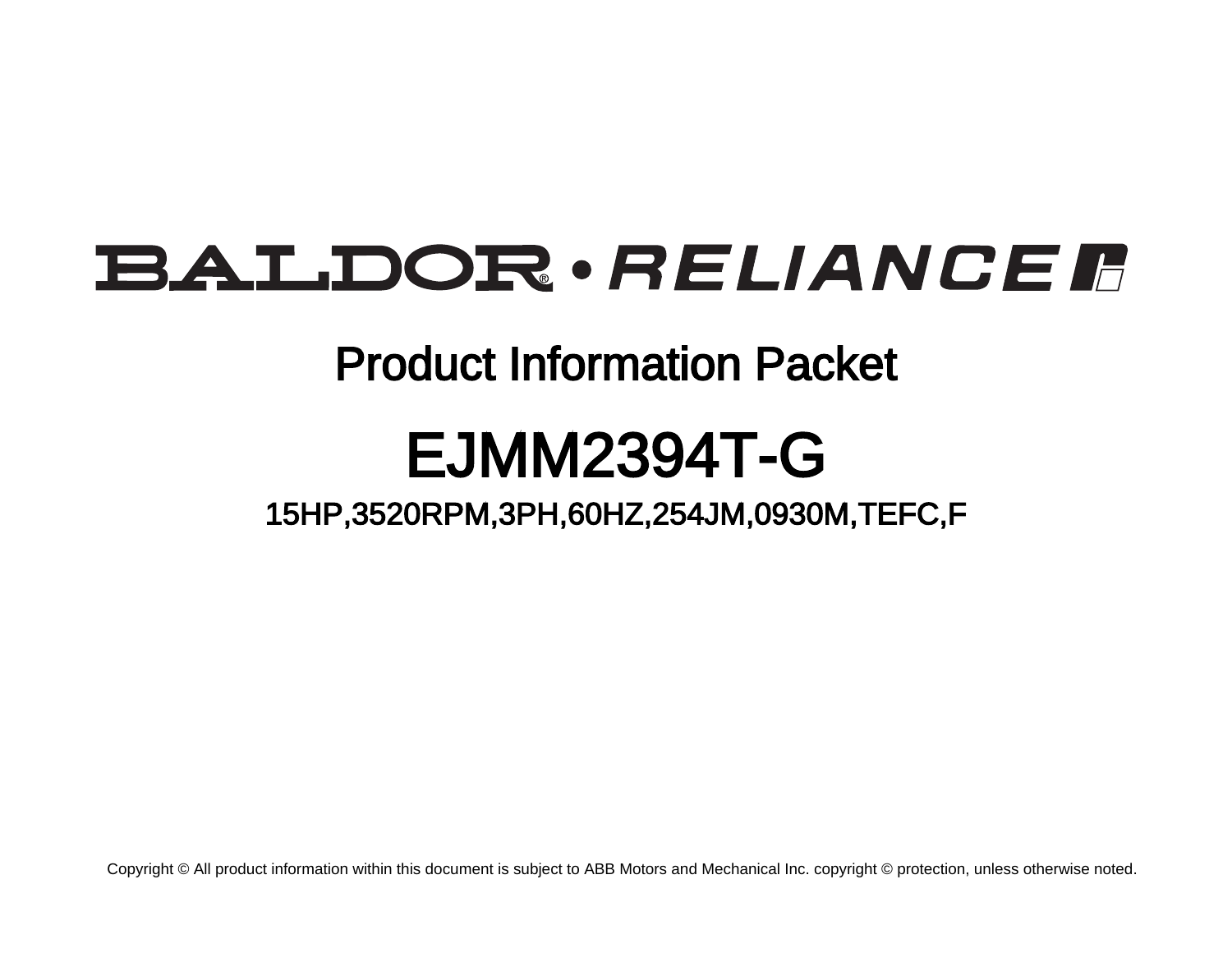#### BALDOR · RELIANCE F Product Information Packet: EJMM2394T-G - 15HP,3520RPM,3PH,60HZ,254JM,0930M,TEFC,F

| <b>Part Detail</b> |             |             |              |             |        |                      |            |
|--------------------|-------------|-------------|--------------|-------------|--------|----------------------|------------|
| Revision:          | $\sim$<br>◡ | Status:     | PRD/A        | Change #:   |        | Proprietary:         | No         |
| Type:              | <b>AC</b>   | Elec. Spec: | 09WGZ602     | CD Diagram: | CD0180 | Mfg Plant:           |            |
| Mech. Spec:        |             | Layout:     | 09LY-001-158 | Poles:      | 02     | <b>Created Date:</b> | 02-03-2021 |
| Base:              |             | Eff. Date:  | 06-07-2021   | Leads:      | 9#12   |                      |            |

| <b>Specs</b>                           |                         |                                  |                              |
|----------------------------------------|-------------------------|----------------------------------|------------------------------|
| <b>Catalog Number:</b>                 | <b>EJMM2394T-G</b>      | Heater Indicator:                | No Heater                    |
| Enclosure:                             | <b>TEFC</b>             | <b>Insulation Class:</b>         | н                            |
| Frame:                                 | 254JM                   | <b>Inverter Code:</b>            | <b>Inverter Ready</b>        |
| <b>Frame Material:</b>                 | Iron                    | <b>KVA Code:</b>                 | G                            |
| Motor Letter Type:                     | Three Phase             | <b>Lifting Lugs:</b>             | <b>Standard Lifting Lugs</b> |
| Output @ Frequency:                    | 15.000 HP @ 60 HZ       | <b>Locked Bearing Indicator:</b> | Locked Bearing               |
| Synchronous Speed @ Frequency:         | 3600 RPM @ 60 HZ        | Motor Lead Quantity/Wire Size:   | 9 @ 12 AWG                   |
| Voltage @ Frequency:                   | 230.0 V @ 60 HZ         | <b>Motor Lead Exit:</b>          | Ko Box                       |
|                                        | 460.0 V @ 60 HZ         | <b>Motor Lead Termination:</b>   | <b>Flying Leads</b>          |
| XP Class and Group:                    | None                    | Motor Type:                      | 0930M                        |
| <b>XP Division:</b>                    | Not Applicable          | <b>Mounting Arrangement:</b>     | F <sub>1</sub>               |
| <b>Agency Approvals:</b>               | <b>UR</b>               | <b>Power Factor:</b>             | 87                           |
|                                        | <b>CSA EEV</b>          | <b>Product Family:</b>           | <b>General Purpose</b>       |
|                                        | <b>CSA</b>              | <b>Pulley End Bearing Type:</b>  | Ball                         |
| <b>Auxillary Box:</b>                  | No Auxillary Box        | <b>Pulley Face Code:</b>         | C-Face                       |
| <b>Auxillary Box Lead Termination:</b> | None                    | <b>Pulley Shaft Indicator:</b>   | Tapped & Key                 |
| <b>Base Indicator:</b>                 | Rigid                   | <b>Rodent Screen:</b>            | None                         |
| <b>Bearing Grease Type:</b>            | Polyrex EM (-20F +300F) | <b>Shaft Extension Location:</b> | <b>Pulley End</b>            |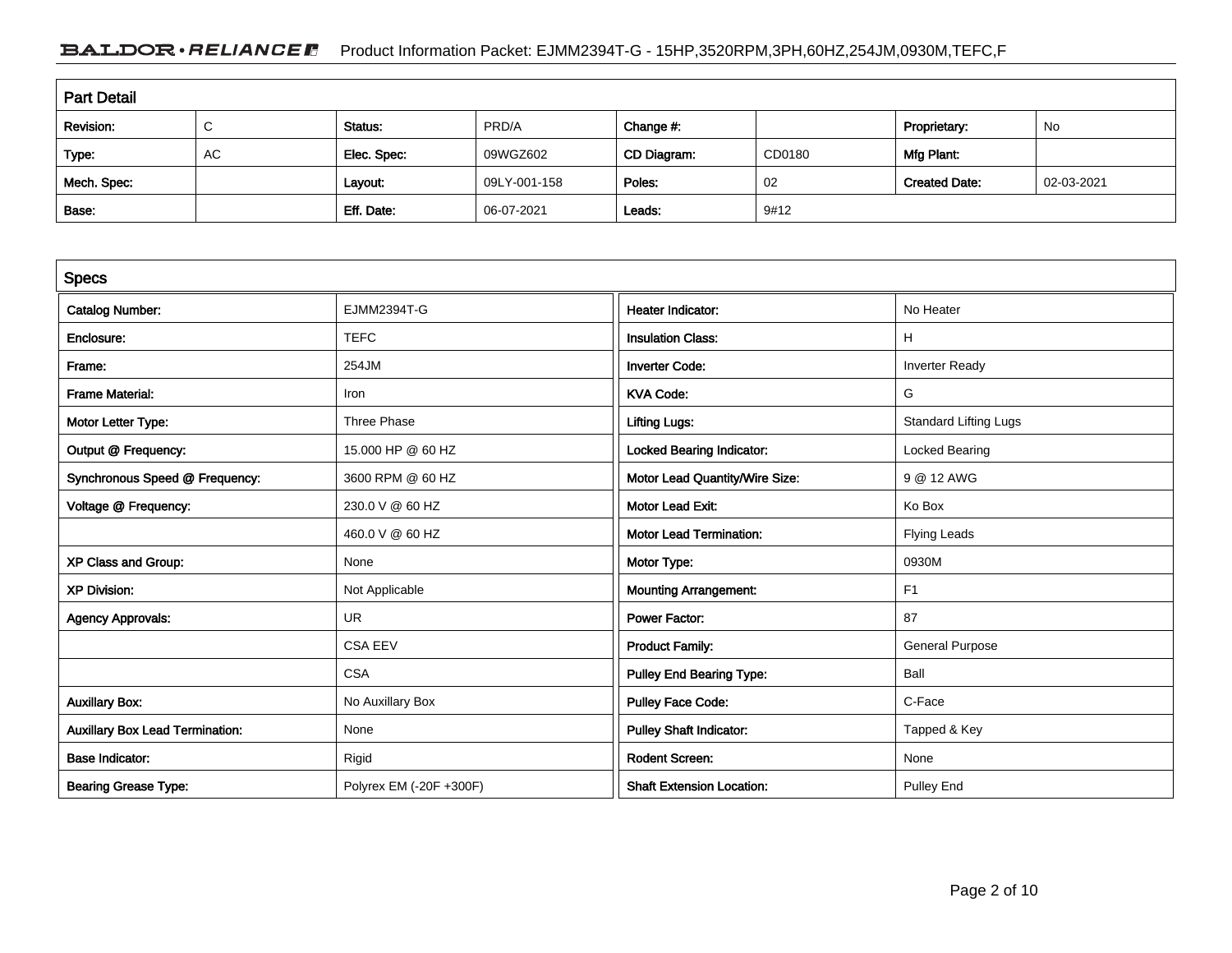| <b>Blower:</b>                        | None                      | <b>Shaft Ground Indicator:</b>     | <b>Shaft Grounding</b> |
|---------------------------------------|---------------------------|------------------------------------|------------------------|
| Current @ Voltage:                    | 17.500 A @ 460.0 V        | <b>Shaft Rotation:</b>             | Reversible             |
|                                       | 35.000 A @ 230.0 V        | <b>Shaft Slinger Indicator:</b>    | <b>Shaft Slinger</b>   |
|                                       | 38.000 A @ 208.0 V        | <b>Speed Code:</b>                 | Single Speed           |
| Design Code:                          | B                         | <b>Motor Standards:</b>            | <b>NEMA</b>            |
| Drip Cover:                           | No Drip Cover             | <b>Starting Method:</b>            | Direct on line         |
| Duty Rating:                          | <b>CONT</b>               | Thermal Device - Bearing:          | None                   |
| <b>Electrically Isolated Bearing:</b> | Not Electrically Isolated | <b>Thermal Device - Winding:</b>   | None                   |
| <b>Feedback Device:</b>               | <b>NO FEEDBACK</b>        | <b>Vibration Sensor Indicator:</b> | No Vibration Sensor    |
| <b>Front Face Code:</b>               | Standard                  | Winding Thermal 1:                 | None                   |
| Front Shaft Indicator:                | None                      | <b>Winding Thermal 2:</b>          | None                   |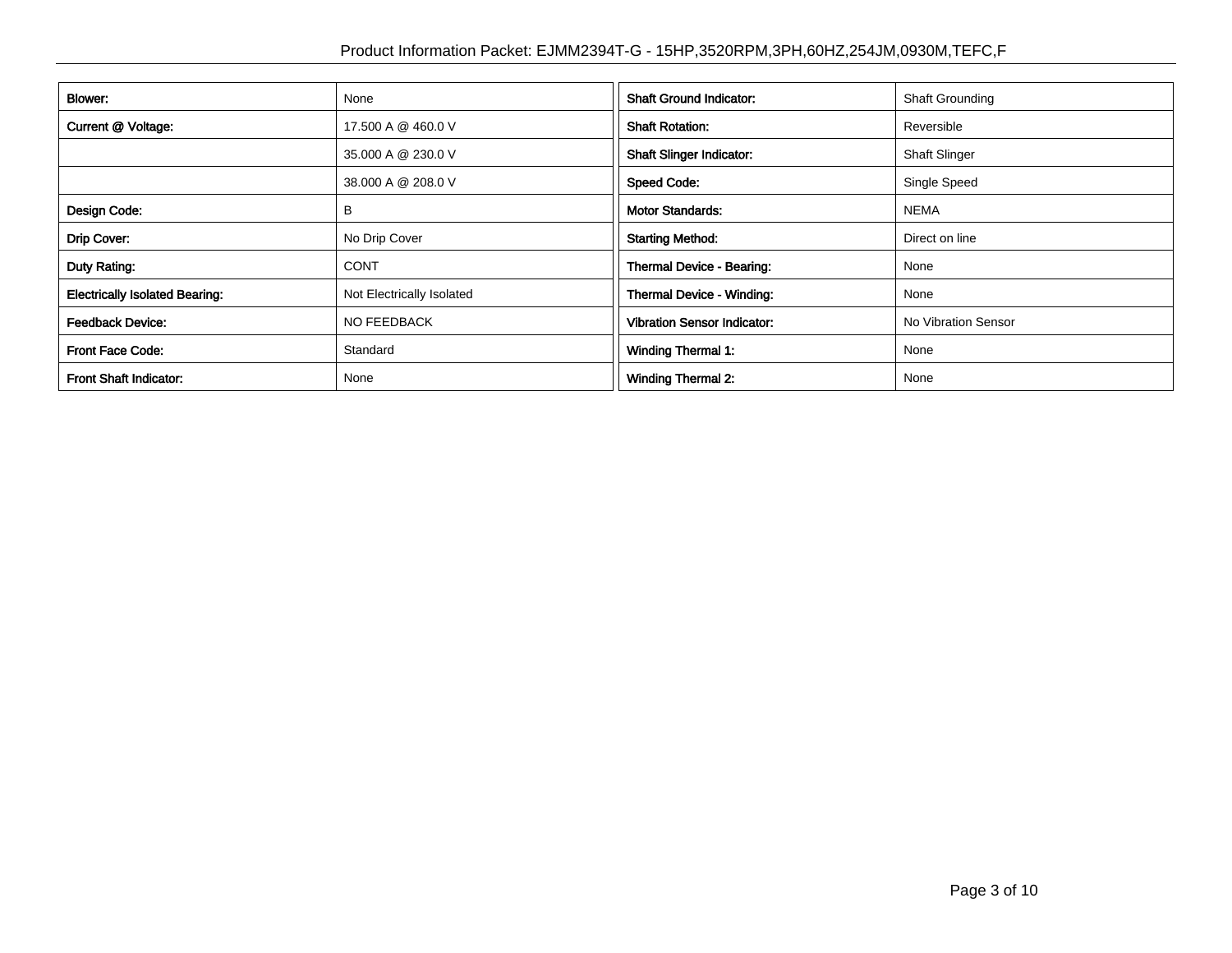| Nameplate NP3441LUA        |                            |            |                     |         |       |
|----------------------------|----------------------------|------------|---------------------|---------|-------|
|                            | <b>CAT.NO. EJMM2394T-G</b> |            |                     |         |       |
|                            | SPEC 09-0000-2910          |            |                     |         |       |
|                            | $HP$   15                  |            |                     |         |       |
|                            | <b>VOLTS</b> 230/460       |            |                     |         |       |
|                            | AMPS 35/17.5               |            |                     |         |       |
|                            | $RPM$ 3520                 |            |                     |         |       |
| $FRAME$ 254JM              |                            | $HZ$ 60    |                     | PH 3    |       |
|                            | $SF$ 1.15                  | $CODE$ G   | $DES$ <sub>B</sub>  | CLASS H |       |
| NEMA NOM. EFF 91           |                            | PF 87      |                     |         |       |
|                            | RATING 40C AMB-CONT        |            |                     |         |       |
|                            | $CC$ 010A                  |            | USABLE AT $208V$ 38 |         |       |
|                            | <b>ENCL</b> TEFC           | <b>SER</b> |                     |         |       |
|                            | $DE$ 6309                  | $ODE$ 6208 |                     |         |       |
| <b>VPWM INVERTER READY</b> |                            |            |                     |         |       |
| CT6-60H(10:1)VT3-60H(20:1  |                            |            |                     |         |       |
|                            | 50HZ 15HP 190/380V 42/21A  |            |                     |         | SF1.0 |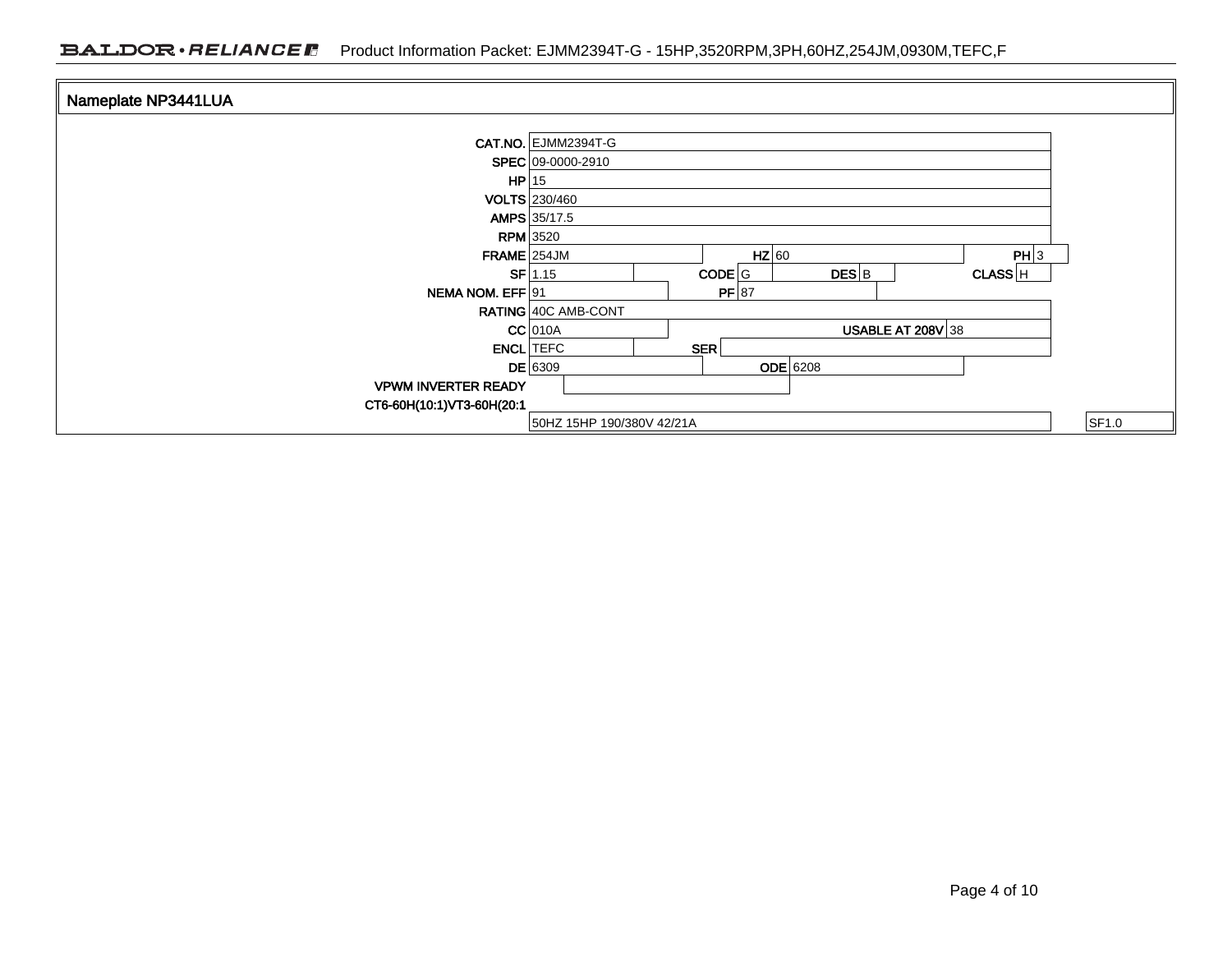| <b>Parts List</b>  |                                          |            |  |  |
|--------------------|------------------------------------------|------------|--|--|
| <b>Part Number</b> | Description                              | Quantity   |  |  |
| SA391163           | SA 09-0000-2910                          | 1.000 EA   |  |  |
| RA381631           | RA 09-0000-2910                          | 1.000 EA   |  |  |
| LB1115N            | LABEL, LIFTING DEVICE (ON ROLLS)         | 1.000 EA   |  |  |
| LB1119N            | <b>WARNING LABEL</b>                     | 1.000 EA   |  |  |
| LC0181             | CONNECTION LABEL                         | 1.000 EA   |  |  |
| NP3441LUA          | ALUM SUPER-E VPWM INV READY UL CSA-EEV C | 1.000 EA   |  |  |
| 85XU0407S04        | 4X1/4 U DRIVE PIN STAINLESS              | 2.000 EA   |  |  |
| MN416A01           | TAG-INSTAL-MAINT no wire (2100/bx) 4/22  | 1.000 EA   |  |  |
| HW3201A01          | 1/2-13 EYEBOLT                           | 1.000 EA   |  |  |
| HW1002A63          | WASHER, 5/8 HI-COLLAR SPRLCKWASHER       | 1.000 EA   |  |  |
| 09FH4000SP         | 309 FH - BLACK PRIMER                    | 1.000 EA   |  |  |
| HW1001A38          | LOCKWASHER 3/8, ZINC PLT .688 OD, .382 I | 4.000 EA   |  |  |
| XY3816A12          | 3/8-16 FINISHED NUT                      | 4.000 EA   |  |  |
| 37FN3002C02        | EXFN, PLASTIC, 6.00 OD, 1.503 ID         | 1.000 EA   |  |  |
| HW2500A25          | WOODRUFF KEY USA #1008 #BLOW CARBON STEE | 1.000 EA   |  |  |
| MJ1000A02          | GREASE, POLYREX EM EXXON                 | $0.080$ LB |  |  |
| 09EP1100A208       | ENDPLATE, MACH                           | 1.000 EA   |  |  |
| HA3400A33          | STUD- 3/8-16 X 4.82 HEX WELKER           | 4.000 EA   |  |  |
| HW1001A38          | LOCKWASHER 3/8, ZINC PLT .688 OD, .382 I | 4.000 EA   |  |  |
| HW5100A08          | W3118-035 WVY WSHR (WB)                  | 1.000 EA   |  |  |
| HA4051A00          | PLASTIC CAP FOR GREASE FITTING           | 1.000 EA   |  |  |
| HW4500A05          | 1669B ALEM/UNIV860 GR FTG X              | 1.000 EA   |  |  |
| HW4500A17          | 317400 ALEMITE GREASE RELIEF             | 1.000 EA   |  |  |
| HA4066A01          | PUSH IN T-DRAIN FITTING (BLACK)          | 1.000 EA   |  |  |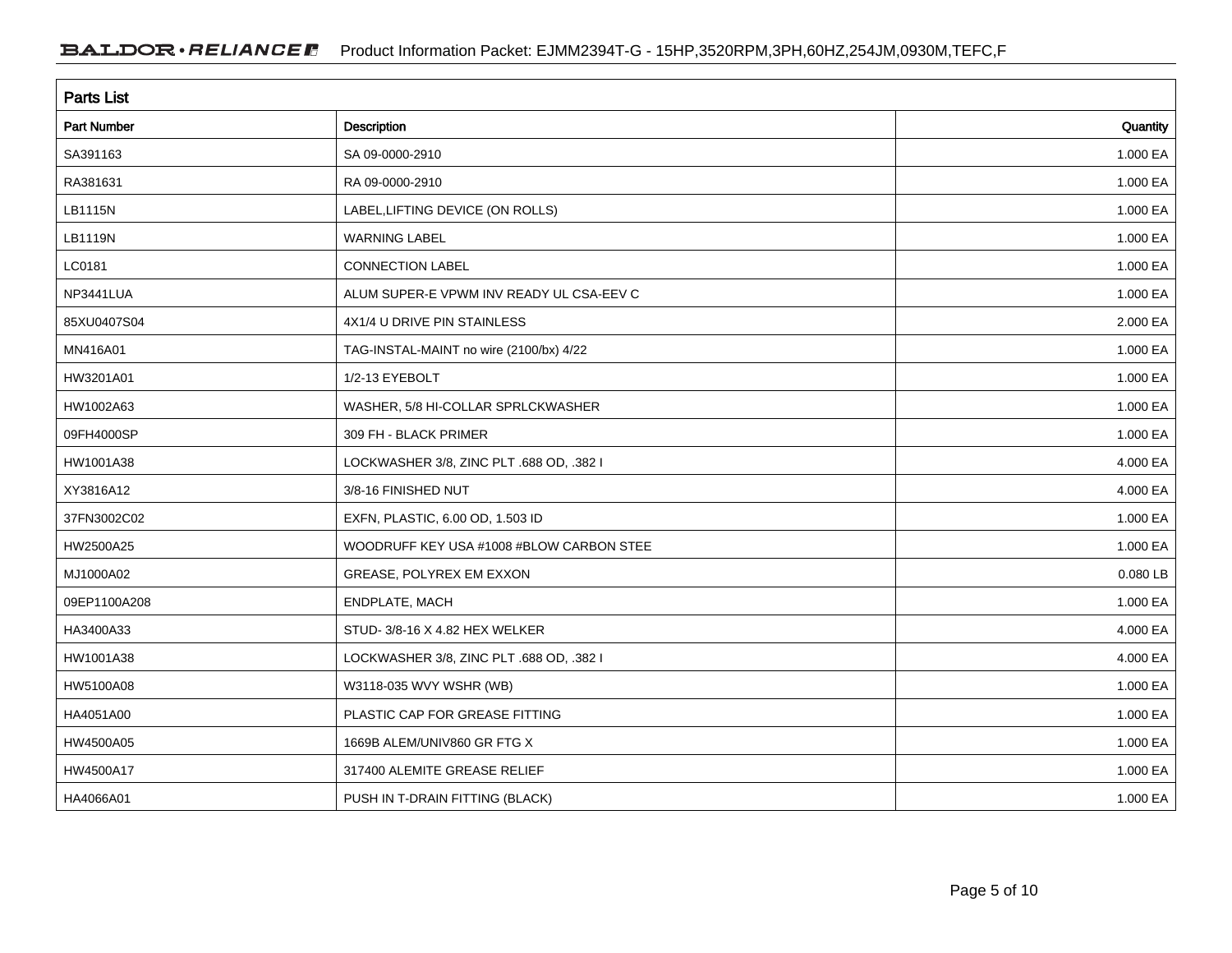| Parts List (continued) |                                            |          |  |  |
|------------------------|--------------------------------------------|----------|--|--|
| <b>Part Number</b>     | Description                                | Quantity |  |  |
| 09EP1300A188           | ENDPLATE, MACH                             | 1.000 EA |  |  |
| HW1001A38              | LOCKWASHER 3/8, ZINC PLT .688 OD, .382 I   | 4.000 EA |  |  |
| 10XN3816K28            | 3/8-16 X 1.75 HEX HD CAP SCREW, GRADE 5    | 4.000 EA |  |  |
| HW4600B67              | V-RING SLINGER 1.770 X 2.170 X .28 VITON   | 1.000 EA |  |  |
| 10XN2520K36            | 1/4-20 X 2.25" HX HD SCRWGRADE 5, ZINC P   | 4.000 EA |  |  |
| HW1001A25              | LOCKWASHER 1/4, ZINC PLT .493 OD, .255 I   | 4.000 EA |  |  |
| HA4051A00              | PLASTIC CAP FOR GREASE FITTING             | 1.000 EA |  |  |
| HW4500A03              | GREASE FITTING, .125 NPT 1610(ALEMITE) 8   | 1.000 EA |  |  |
| HW4500A17              | 317400 ALEMITE GREASE RELIEF               | 1.000 EA |  |  |
| HA4066A01              | PUSH IN T-DRAIN FITTING (BLACK)            | 1.000 EA |  |  |
| 09CB3003               | CB W/1.75" DIA LD HL - 37, 39, 307 & 309   | 1.000 EA |  |  |
| 09GS1000SP             | GASKET-CONDUIT BOX, 1/16 THICK LEXIDE      | 1.000 EA |  |  |
| 51XW2520A12            | .25-20 X .75, TAPTITE II, HEX WSHR SLTD    | 4.000 EA |  |  |
| WD1000B16              | T&B CX70TN OR L70P TERMINAL LUG            | 1.000 EA |  |  |
| 59XW2520G07            | .25-20X.44, HEX SER WSHR, TAPTITE 2, GREEN | 1.000 EA |  |  |
| 09CB3501SP             | CONDUIT BOX LID FOR 09CB3001 & 09CB3002    | 1.000 EA |  |  |
| 09GS1013SP             | GS FOR 09CB3501, 12CB1500 & 12CB1503 LID   | 1.000 EA |  |  |
| 51XW2520A12            | .25-20 X .75, TAPTITE II, HEX WSHR SLTD    | 2.000 EA |  |  |
| MG1000Y03              | MUNSELL 2.53Y 6.70/ 4.60, GLOSS 20,        | 0.070 GA |  |  |
| 40PA1005               | PACKAGING GROUP, 09 STD                    | 1.000 EA |  |  |
| HW2501E22              | KEY, 1/4 SQ X 2.500                        | 1.000 EA |  |  |
| FE-0000013             | ZRTG FE ASSEMBLY                           | 1.000 EA |  |  |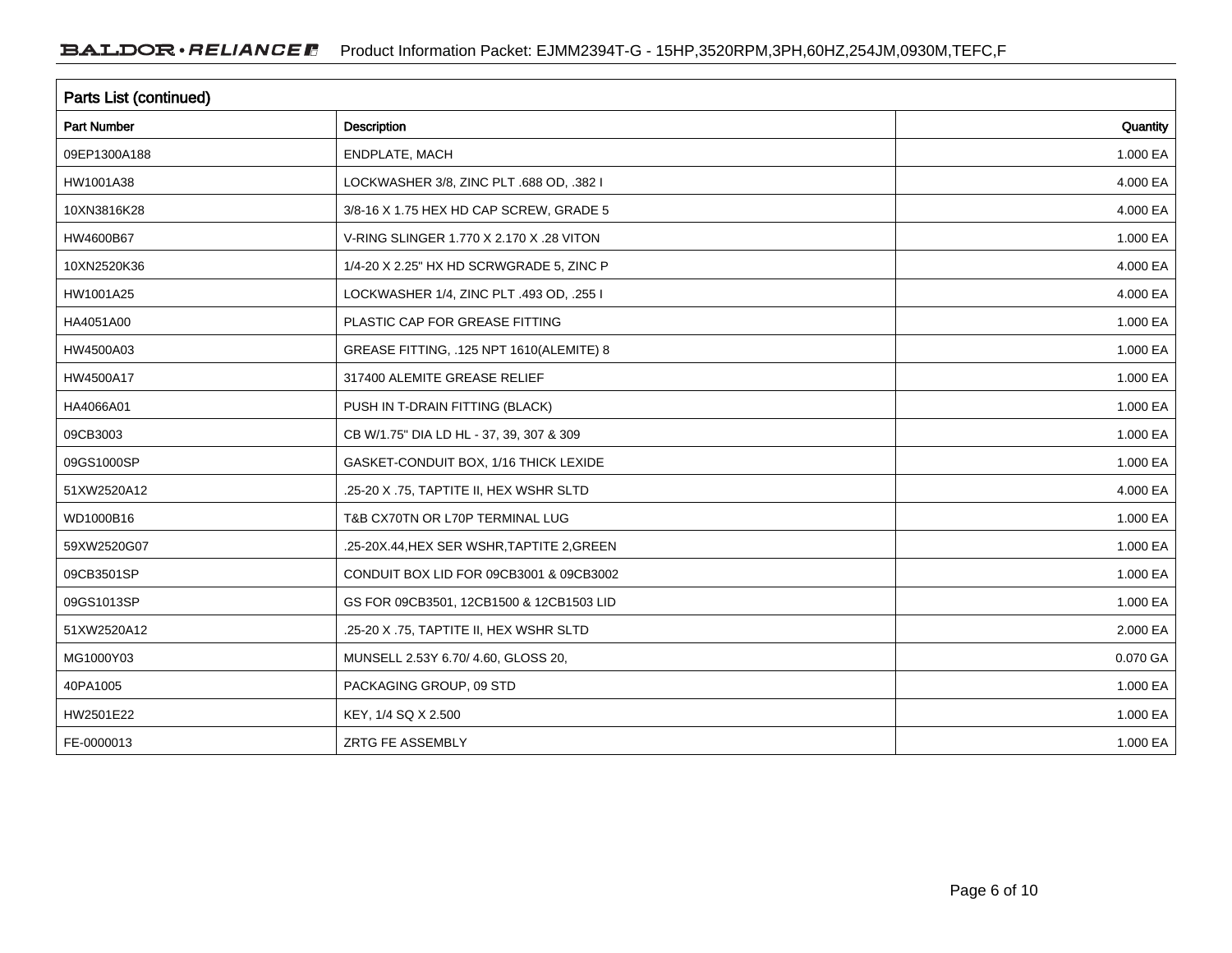# No performance data has beenassigned to this product.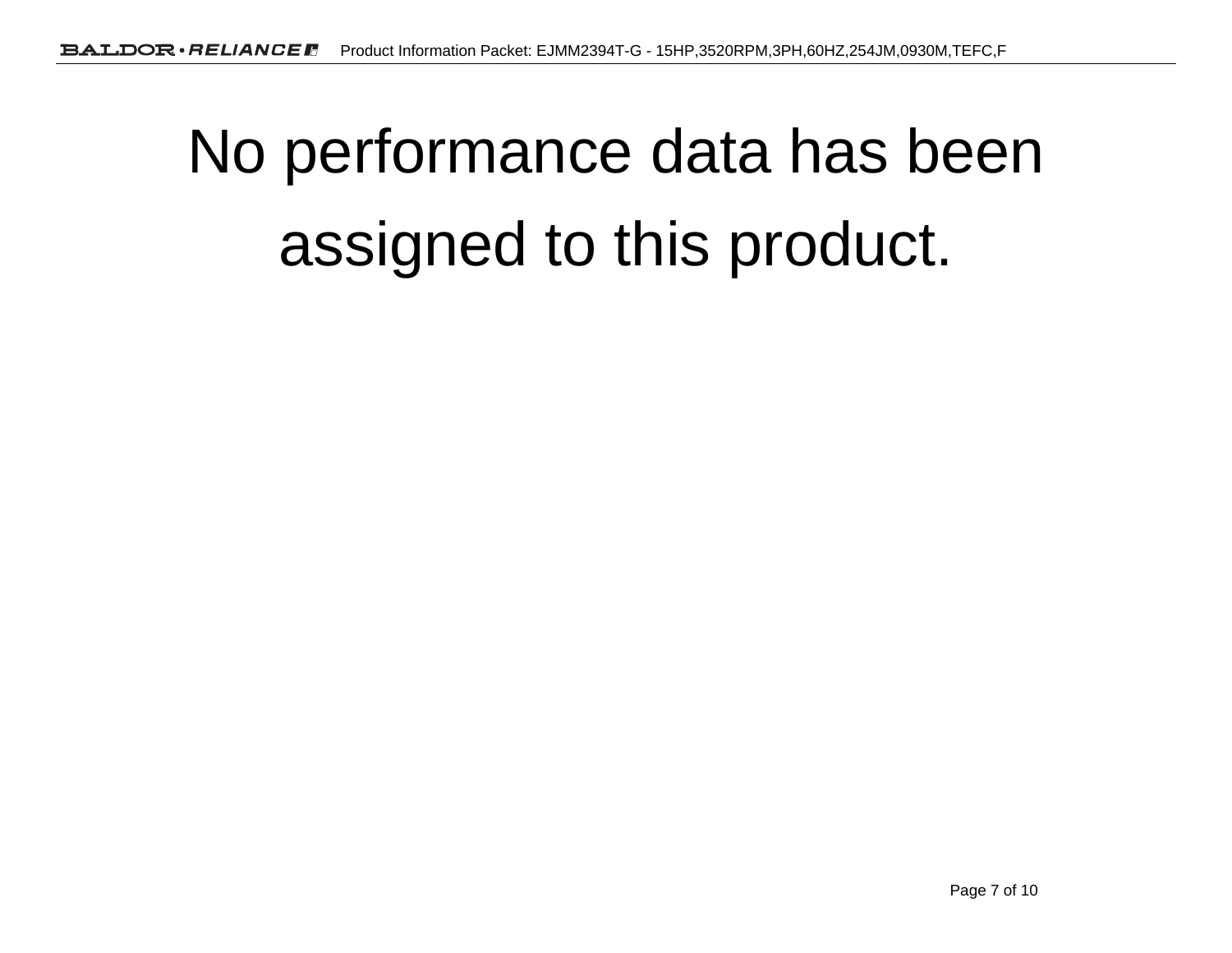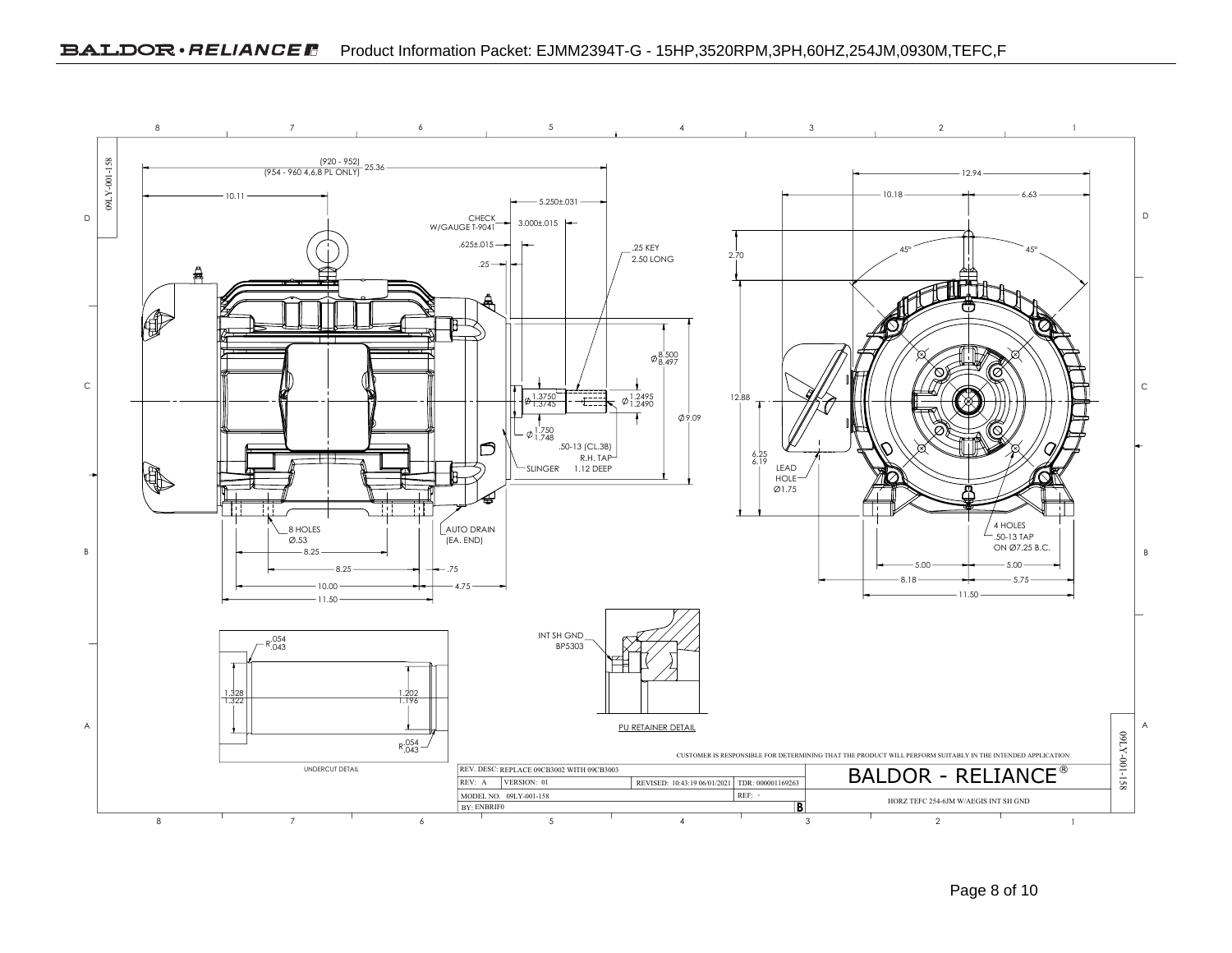